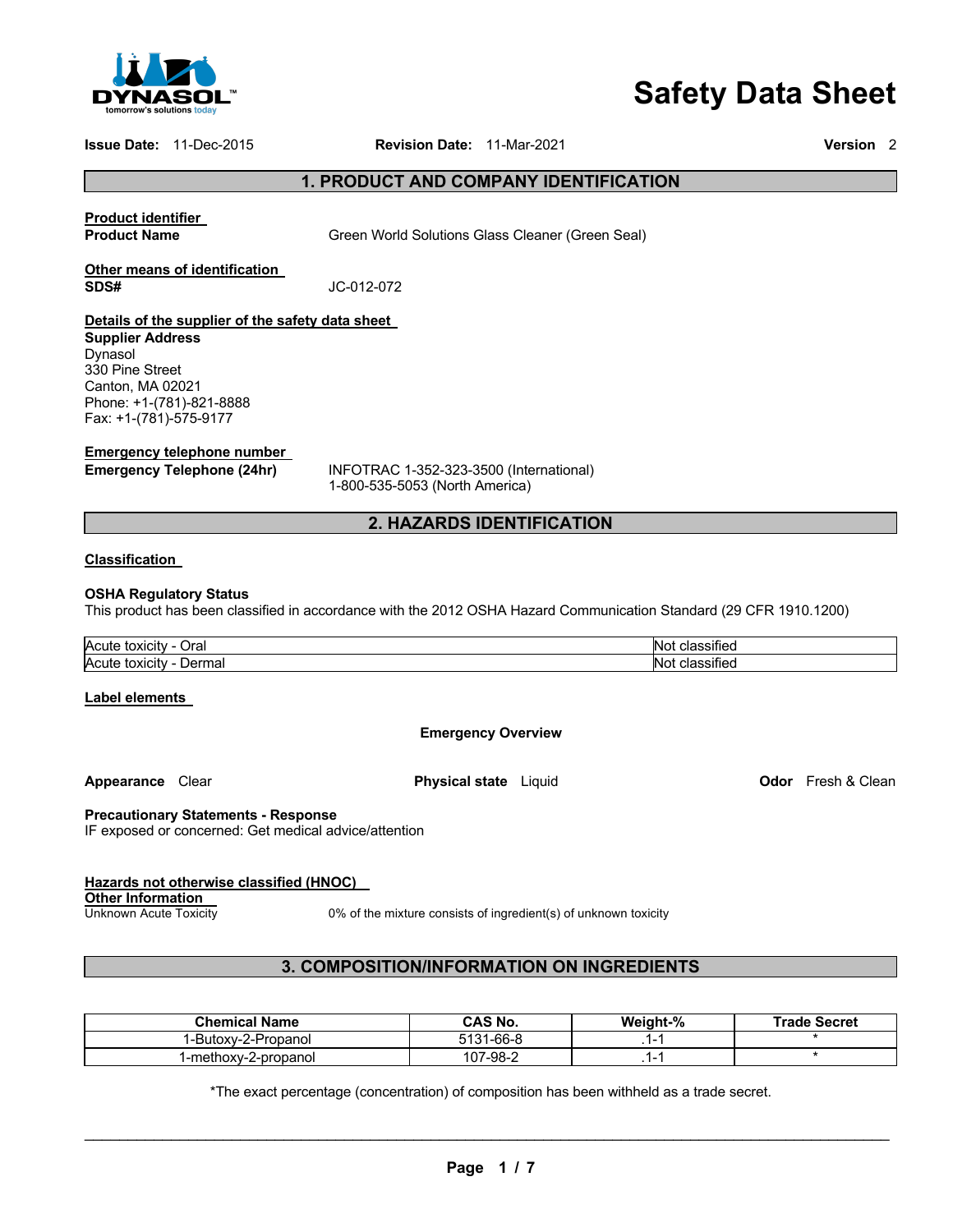# **4. FIRST AID MEASURES**

 $\mathcal{L}_\mathcal{L} = \mathcal{L}_\mathcal{L} = \mathcal{L}_\mathcal{L} = \mathcal{L}_\mathcal{L} = \mathcal{L}_\mathcal{L} = \mathcal{L}_\mathcal{L} = \mathcal{L}_\mathcal{L} = \mathcal{L}_\mathcal{L} = \mathcal{L}_\mathcal{L} = \mathcal{L}_\mathcal{L} = \mathcal{L}_\mathcal{L} = \mathcal{L}_\mathcal{L} = \mathcal{L}_\mathcal{L} = \mathcal{L}_\mathcal{L} = \mathcal{L}_\mathcal{L} = \mathcal{L}_\mathcal{L} = \mathcal{L}_\mathcal{L}$ 

| <b>First aid measures</b>                                                  |                                                                                                                         |  |  |
|----------------------------------------------------------------------------|-------------------------------------------------------------------------------------------------------------------------|--|--|
| <b>Skin Contact</b>                                                        | Wash off immediately with plenty of water. Wash skin with soap and water.                                               |  |  |
| Eye contact                                                                | Rinse thoroughly with plenty of water for at least 15 minutes, lifting lower and upper eyelids.<br>Consult a physician. |  |  |
| <b>Inhalation</b>                                                          | Remove to fresh air.                                                                                                    |  |  |
| Ingestion                                                                  | Clean mouth with water and drink afterwards plenty of water.                                                            |  |  |
| Most important symptoms and effects, both acute and delayed                |                                                                                                                         |  |  |
| <b>Symptoms</b>                                                            | Any additional important symptoms and effects are described in Section 11: Toxicology<br>Information.                   |  |  |
| Indication of any immediate medical attention and special treatment needed |                                                                                                                         |  |  |
| Note to physicians                                                         | Treat symptomatically.                                                                                                  |  |  |

# **5. FIRE-FIGHTING MEASURES**

### **Suitable extinguishing media**

Use extinguishing measures that are appropriate to local circumstances and the surrounding environment.

**Unsuitable extinguishing media** Caution: Use of water spray when fighting fire may be inefficient.

### **Specific hazards arising from the chemical**

No Information available.

### **Explosion data**

**Sensitivity to Mechanical Impact** None. **Sensitivity to Static Discharge** None.

### **Protective equipment and precautions for firefighters**

As in any fire, wear self-contained breathing apparatus pressure-demand, MSHA/NIOSH (approved or equivalent) and full protective gear.

# **6. ACCIDENTAL RELEASE MEASURES**

| Methods for cleaning up                                             | Pick up and transfer to properly labeled containers.       |  |  |  |
|---------------------------------------------------------------------|------------------------------------------------------------|--|--|--|
| <b>Methods for containment</b>                                      | Prevent further leakage or spillage if safe to do so.      |  |  |  |
| Methods and material for containment and cleaning up                |                                                            |  |  |  |
| <b>Environmental precautions</b>                                    | See Section 12 for additional ecological information.      |  |  |  |
| <b>Environmental precautions</b>                                    |                                                            |  |  |  |
| <b>Personal precautions</b>                                         | Ensure adequate ventilation, especially in confined areas. |  |  |  |
| Personal precautions, protective equipment and emergency procedures |                                                            |  |  |  |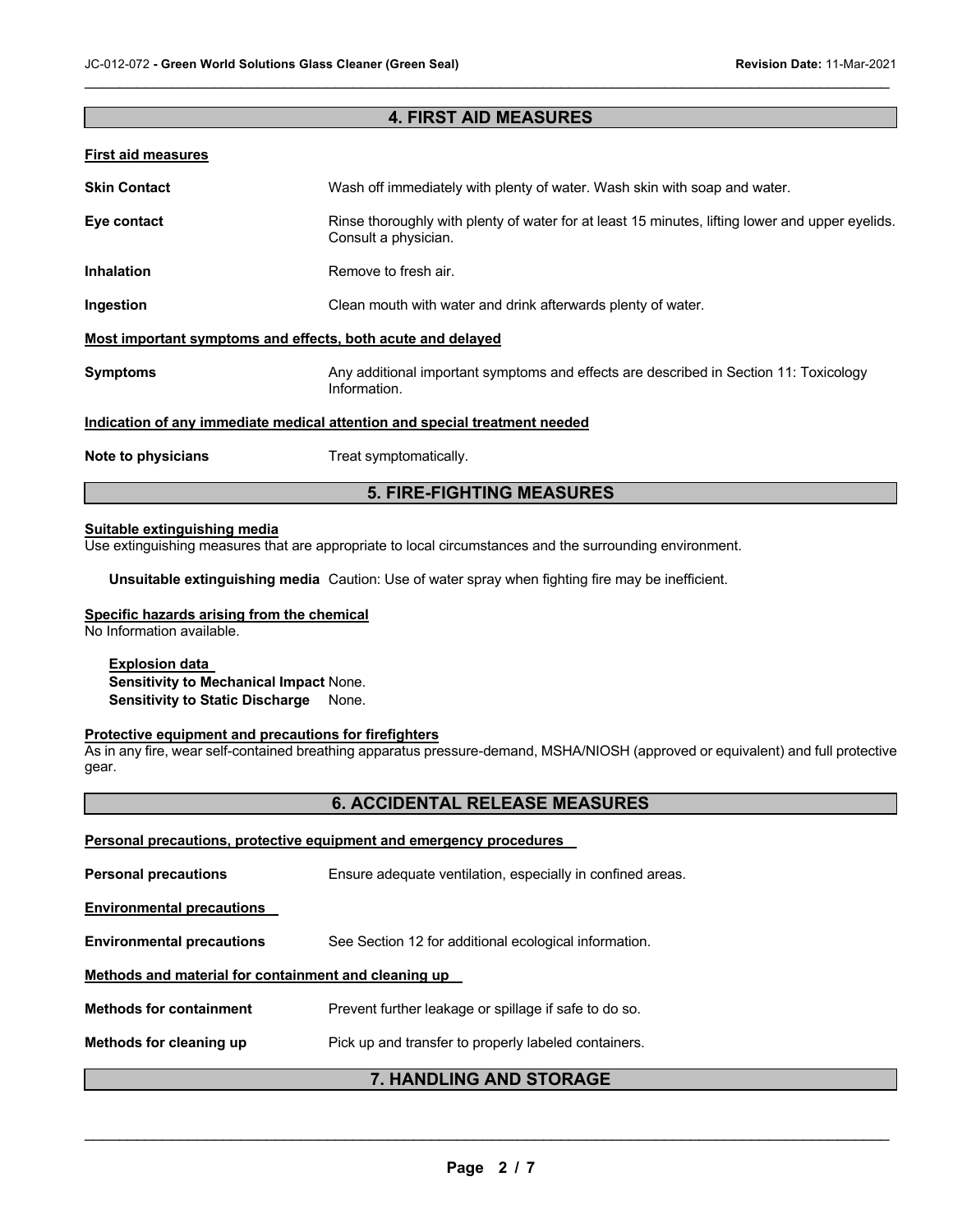| <b>Precautions for safe handling</b>                         |                                                                          |  |  |
|--------------------------------------------------------------|--------------------------------------------------------------------------|--|--|
| Advice on safe handling                                      | Handle in accordance with good industrial hygiene and safety practice.   |  |  |
| Conditions for safe storage, including any incompatibilities |                                                                          |  |  |
| <b>Storage Conditions</b>                                    | Keep containers tightly closed in a dry, cool and well-ventilated place. |  |  |
| Incompatible materials                                       | None known based on information supplied.                                |  |  |
|                                                              |                                                                          |  |  |

 $\mathcal{L}_\mathcal{L} = \mathcal{L}_\mathcal{L} = \mathcal{L}_\mathcal{L} = \mathcal{L}_\mathcal{L} = \mathcal{L}_\mathcal{L} = \mathcal{L}_\mathcal{L} = \mathcal{L}_\mathcal{L} = \mathcal{L}_\mathcal{L} = \mathcal{L}_\mathcal{L} = \mathcal{L}_\mathcal{L} = \mathcal{L}_\mathcal{L} = \mathcal{L}_\mathcal{L} = \mathcal{L}_\mathcal{L} = \mathcal{L}_\mathcal{L} = \mathcal{L}_\mathcal{L} = \mathcal{L}_\mathcal{L} = \mathcal{L}_\mathcal{L}$ 

# **8. EXPOSURE CONTROLS/PERSONAL PROTECTION**

### **Control parameters**

| <b>Exposure Guidelines</b>       | Exposure quidelines noted for ingredient(s). |                                                                                                                                  |                                                                                          |  |
|----------------------------------|----------------------------------------------|----------------------------------------------------------------------------------------------------------------------------------|------------------------------------------------------------------------------------------|--|
| <b>Chemical Name</b>             | <b>ACGIH TLV</b>                             | <b>OSHA PEL</b>                                                                                                                  | <b>NIOSH IDLH</b>                                                                        |  |
| 1-methoxy-2-propanol<br>107-98-2 | STEL: 100 ppm<br>TWA: 50 ppm                 | (vacated) TWA: 100 ppm<br>(vacated) TWA: $360 \text{ mg/m}^3$<br>(vacated) STEL: 150 ppm<br>(vacated) STEL: $540 \text{ mg/m}^3$ | TWA: 100 ppm<br>TWA: $360 \text{ mg/m}^3$<br>STEL: 150 ppm<br>STEL: $540 \text{ mg/m}^3$ |  |

*NIOSH IDLH Immediately Dangerous to Life or Health* 

**Other Information** Vacated limits revoked by the Court of Appeals decision in AFL-CIO v. OSHA, 965 F.2d 962 (11th Cir., 1992).

### **Appropriate engineering controls**

| <b>Engineering Controls</b> | Showers, Eyewash stations & Ventilation systems.                             |  |  |
|-----------------------------|------------------------------------------------------------------------------|--|--|
|                             | Individual protection measures, such as personal protective equipment        |  |  |
| Eye/face protection         | Avoid contact with eyes. Wear safety glasses with side shields (or goggles). |  |  |
|                             |                                                                              |  |  |

**Skin and body protection** No special technical protective measures are necessary. Wear protective gloves and protective clothing. Prolonged contact may cause redness and irritation. Wear protective gloves and protective clothing if needed.

**Respiratory protection** If exposure limits are exceeded or irritation is experienced, NIOSH/MSHA approved respiratory protection should be worn. Positive-pressure supplied air respirators may be required for high airborne contaminant concentrations. Respiratory protection must be provided in accordance with current local regulations.

General Hygiene **Example 3** Handle in accordance with good industrial hygiene and safety practice.

# **9. PHYSICAL AND CHEMICAL PROPERTIES**

### **Information on basic physical and chemical properties**

| <b>Physical state</b> | Liguid |
|-----------------------|--------|
| Appearance            | Clear  |
| Color                 | Dark I |
| Odor                  | Fresh  |
| <b>Odor threshold</b> | No Inf |
|                       |        |

Liquid<br>Clear Dark Blue **Odor** Fresh & Clean **No Information available** 

# **Property Calues Values Accord Property Accord Property pH** 7.0 - 8.0 **Specific Gravity** 1.003 **Viscosity** <25 cP @ 25°C **Melting point/freezing point** No Information available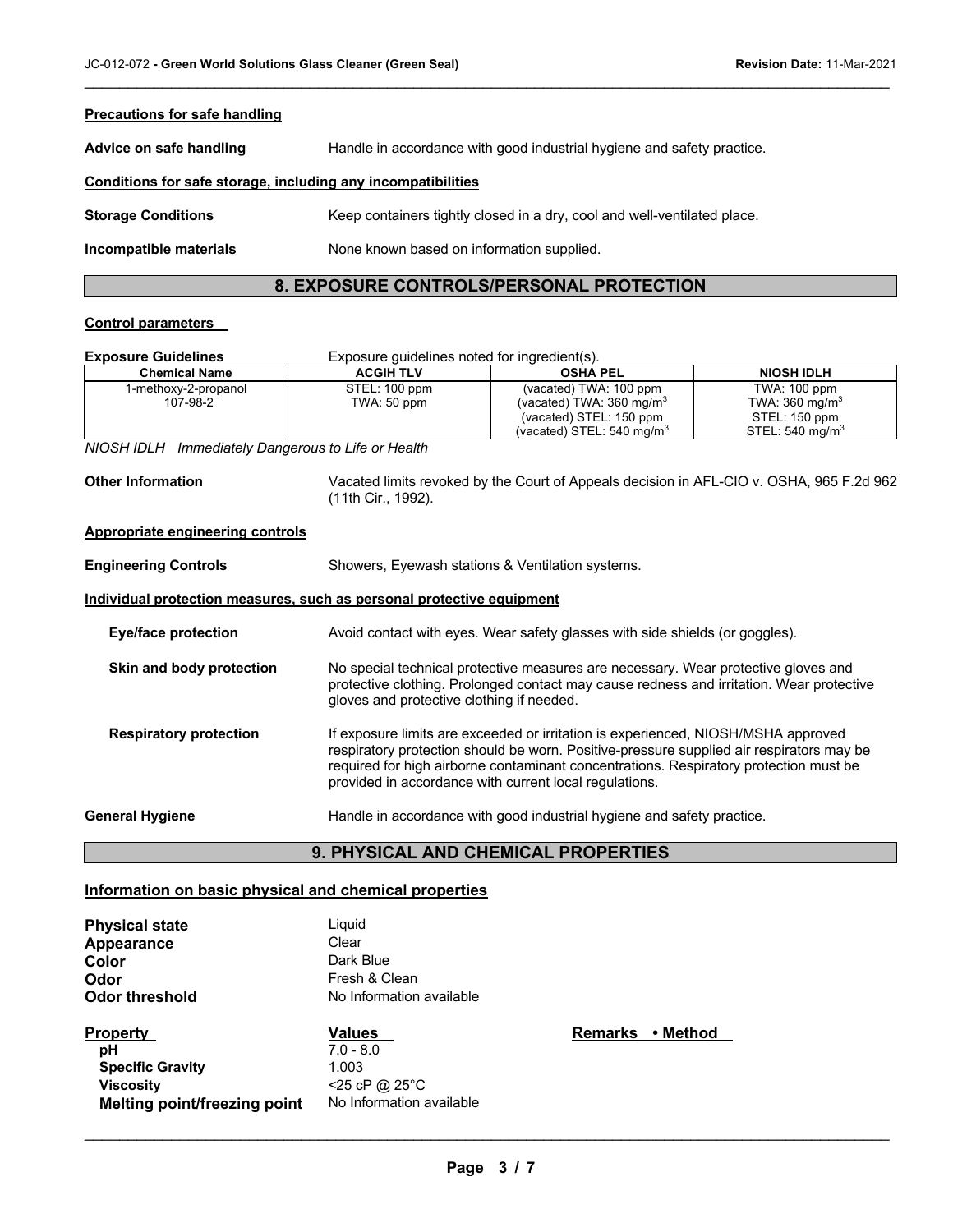| <b>Flash point</b>                | Above 200°F                         |
|-----------------------------------|-------------------------------------|
| Boiling point / boiling range     | $>= 100 °C / 212 °F (at 760 mm Hg)$ |
| <b>Evaporation rate</b>           | No Information available            |
| Flammability (solid, gas)         | No data available                   |
| <b>Flammability Limits in Air</b> |                                     |
| <b>Upper flammability limit:</b>  | No Information available            |
| Lower flammability limit:         | No Information available            |
| Vapor pressure                    | No Information available            |
| Vapor density                     | No Information available            |
| <b>Water solubility</b>           | Complete                            |
| <b>Partition coefficient</b>      | No Information available            |
| <b>Autoignition temperature</b>   | No Information available            |
| <b>Decomposition temperature</b>  | No Information available            |
|                                   |                                     |
| Other Information                 |                                     |

| <b>Density Lbs/Gal</b> | 8.36   |
|------------------------|--------|
| <b>VOC Content (%)</b> | 0.6875 |

# **10. STABILITY AND REACTIVITY**

 $\mathcal{L}_\mathcal{L} = \mathcal{L}_\mathcal{L} = \mathcal{L}_\mathcal{L} = \mathcal{L}_\mathcal{L} = \mathcal{L}_\mathcal{L} = \mathcal{L}_\mathcal{L} = \mathcal{L}_\mathcal{L} = \mathcal{L}_\mathcal{L} = \mathcal{L}_\mathcal{L} = \mathcal{L}_\mathcal{L} = \mathcal{L}_\mathcal{L} = \mathcal{L}_\mathcal{L} = \mathcal{L}_\mathcal{L} = \mathcal{L}_\mathcal{L} = \mathcal{L}_\mathcal{L} = \mathcal{L}_\mathcal{L} = \mathcal{L}_\mathcal{L}$ 

### **Reactivity**

No data available

# **Chemical stability**

Stable under recommended storage conditions. **Possibility of Hazardous Reactions** None under normal processing. **Conditions to avoid** Extremes of temperature and direct sunlight. **Incompatible materials** None known based on information supplied. **Hazardous Decomposition Products** None known based on information supplied.

# **11. TOXICOLOGICAL INFORMATION**

### **Information on likely routes of exposure**

### **Product Information**

| <b>Inhalation</b>   | No data available. No known effect.                                            |
|---------------------|--------------------------------------------------------------------------------|
| Eye contact         | Avoid contact with eyes. Contact with eyes may cause irritation.               |
| <b>Skin Contact</b> | No data available. No known hazard in contact with skin.                       |
| Ingestion           | No data available. Do not taste or swallow. Not an expected route of exposure. |

| <b>Chemical Name</b>             | Oral LD50                                | Dermal LD50              | <b>Inhalation LC50</b> |
|----------------------------------|------------------------------------------|--------------------------|------------------------|
| 1-Butoxy-2-Propanol<br>5131-66-8 | $= 1900$ mg/kg (Rat) = 5660 µL/kg<br>Rat | (Rabbit)<br>= 3100 mg/kg |                        |
| 1-methoxy-2-propanol<br>107-98-2 | = 7200 mg/kg (Rat)                       | = 13000 mg/kg (Rabbit)   | = 7500 mg/L (Rat) 6 h  |

### **Information on toxicological effects**

**Symptoms** No Information available.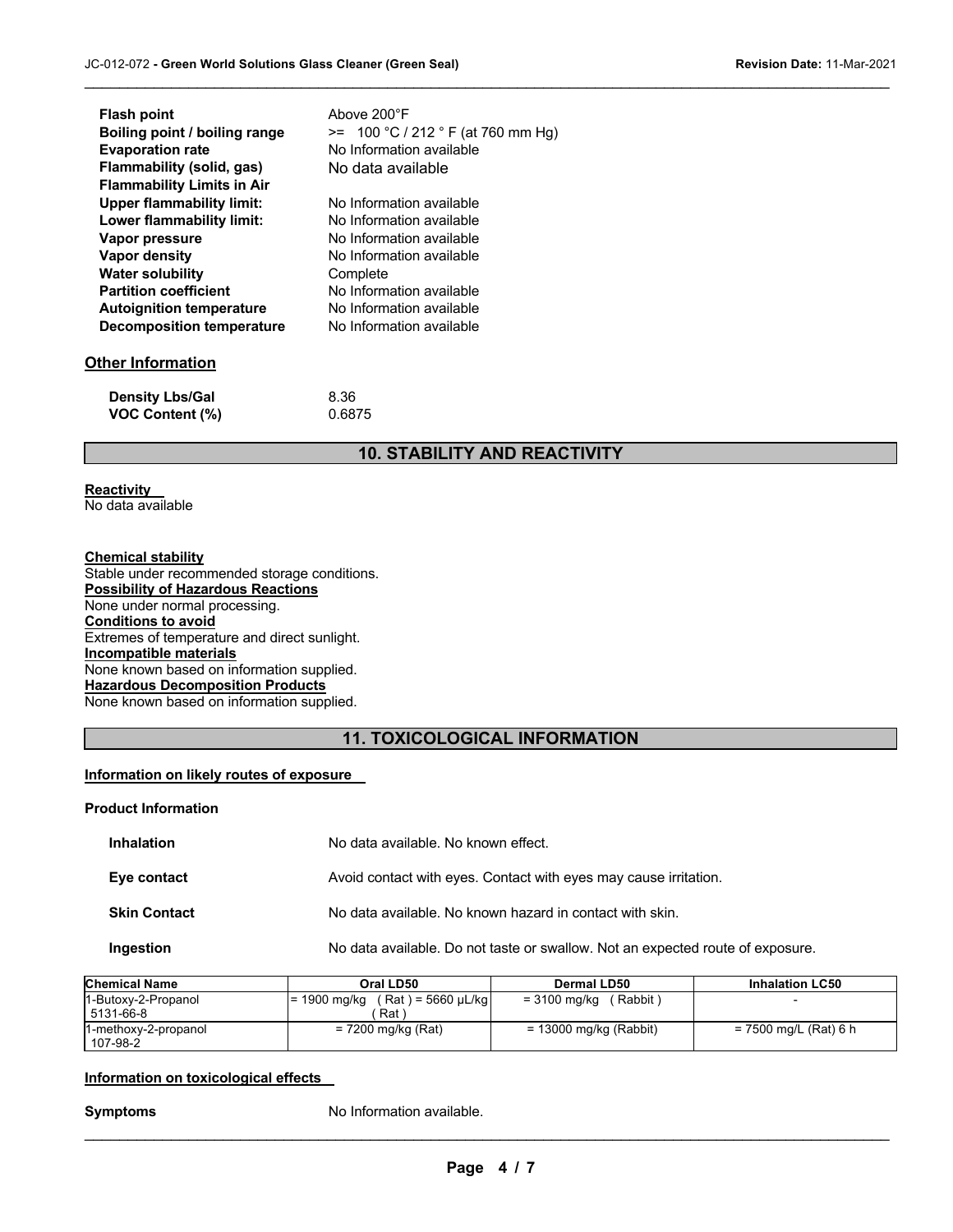### **Delayed and immediate effects as well as chronic effects from short and long-term exposure**

| <b>Sensitization</b>            | No Information available.                               |
|---------------------------------|---------------------------------------------------------|
| Germ cell mutagenicity          | No Information available.                               |
| Carcinogenicity                 | No Information available.                               |
| <b>Reproductive toxicity</b>    | No Information available.                               |
| <b>STOT - single exposure</b>   | No Information available.                               |
| <b>STOT - repeated exposure</b> | No Information available.                               |
| <b>Target organ effects</b>     | Central nervous system, EYES, Respiratory system, Skin. |
| <b>Aspiration hazard</b>        | No Information available.                               |

### **Numerical measures of toxicity - Product Information**

**Unknown Acute Toxicity** 0% of the mixture consists of ingredient(s) of unknown toxicity

# **12. ECOLOGICAL INFORMATION**

 $\mathcal{L}_\mathcal{L} = \mathcal{L}_\mathcal{L} = \mathcal{L}_\mathcal{L} = \mathcal{L}_\mathcal{L} = \mathcal{L}_\mathcal{L} = \mathcal{L}_\mathcal{L} = \mathcal{L}_\mathcal{L} = \mathcal{L}_\mathcal{L} = \mathcal{L}_\mathcal{L} = \mathcal{L}_\mathcal{L} = \mathcal{L}_\mathcal{L} = \mathcal{L}_\mathcal{L} = \mathcal{L}_\mathcal{L} = \mathcal{L}_\mathcal{L} = \mathcal{L}_\mathcal{L} = \mathcal{L}_\mathcal{L} = \mathcal{L}_\mathcal{L}$ 

### **Ecotoxicity**

0.375% of the mixture consists of components(s) of unknown hazards to the aquatic environment

| <b>Chemical Name</b>  | Algae/aquatic plants                | Fish                                  | Crustacea                                                                                                  |
|-----------------------|-------------------------------------|---------------------------------------|------------------------------------------------------------------------------------------------------------|
| 1-methoxy-2-propanol  |                                     | 20.8: 96 h Pimephales promelas g/L    | 23300: 48 h Daphnia magna mg/L                                                                             |
| 107-98-2              |                                     | LC50 static 4600 - 10000: 96 h        | EC50                                                                                                       |
|                       |                                     | Leuciscus idus mg/L LC50 static       |                                                                                                            |
| Sodium Lauryl Sulfate |                                     |                                       | 3.59 - 15.6: 96 h Pseudokirchneriella 4.5: 96 h Lepomis macrochirus mq/L 1.8: 48 h Daphnia magna mq/L EC50 |
| $151 - 21 - 3$        | subcapitata mg/L EC50 static 53: 72 | LC50 10.8 - 16.6: 96 h Poecilia       |                                                                                                            |
|                       | h Desmodesmus subspicatus mg/L      | reticulata mg/L LC50 static 1.31: 96  |                                                                                                            |
|                       | EC50 30 - 100: 96 h Desmodesmus     | h Cyprinus carpio mg/L LC50           |                                                                                                            |
|                       | subspicatus mg/L EC50 117: 96 h     | semi-static 5.8 - 7.5: 96 h           |                                                                                                            |
|                       | Pseudokirchneriella subcapitata     | Pimephales promelas mg/L LC50         |                                                                                                            |
|                       | mg/L EC50                           | static 10.2 - 22.5: 96 h Pimephales   |                                                                                                            |
|                       |                                     | promelas mg/L LC50 semi-static        |                                                                                                            |
|                       |                                     | 22.1 - 22.8: 96 h Pimephales          |                                                                                                            |
|                       |                                     | promelas mg/L LC50 static 4.3 - 8.5:  |                                                                                                            |
|                       |                                     | 96 h Oncorhynchus mykiss mg/L         |                                                                                                            |
|                       |                                     | LC50 static 8 - 12.5: 96 h            |                                                                                                            |
|                       |                                     | Pimephales promelas mg/L LC50         |                                                                                                            |
|                       |                                     | static 15 - 18.9: 96 h Pimephales     |                                                                                                            |
|                       |                                     | promelas mg/L LC50 static 4.62: 96    |                                                                                                            |
|                       |                                     | h Oncorhynchus mykiss mg/L LC50       |                                                                                                            |
|                       |                                     | flow-through 4.2: 96 h Oncorhynchus   |                                                                                                            |
|                       |                                     | mykiss mg/L LC50 7.97: 96 h           |                                                                                                            |
|                       |                                     | Brachydanio rerio mg/L LC50           |                                                                                                            |
|                       |                                     | flow-through 9.9 - 20.1: 96 h         |                                                                                                            |
|                       |                                     | Brachydanio rerio mg/L LC50           |                                                                                                            |
|                       |                                     | semi-static 4.06 - 5.75: 96 h Lepomis |                                                                                                            |
|                       |                                     | macrochirus mg/L LC50 static 4.2 -    |                                                                                                            |
|                       |                                     | 4.8: 96 h Lepomis macrochirus mg/L    |                                                                                                            |
|                       |                                     | LC50 flow-through 6.2 - 9.6: 96 h     |                                                                                                            |
|                       |                                     | Pimephales promelas mg/L LC50         |                                                                                                            |
|                       |                                     | 13.5 - 18.3: 96 h Poecilia reticulata |                                                                                                            |
|                       |                                     | mg/L LC50 semi-static                 |                                                                                                            |

### **Persistence and degradability**

No Information available.

### **Bioaccumulation**

No Information available.

| <b>Chemical Name</b>                 | D.<br>Partition coefficient             |
|--------------------------------------|-----------------------------------------|
| -methoxy-2-propanol<br>$\sim$ $\sim$ | $-0.437$<br>$\sim$ $\sim$ $\sim$ $\sim$ |
| 107-98-2                             |                                         |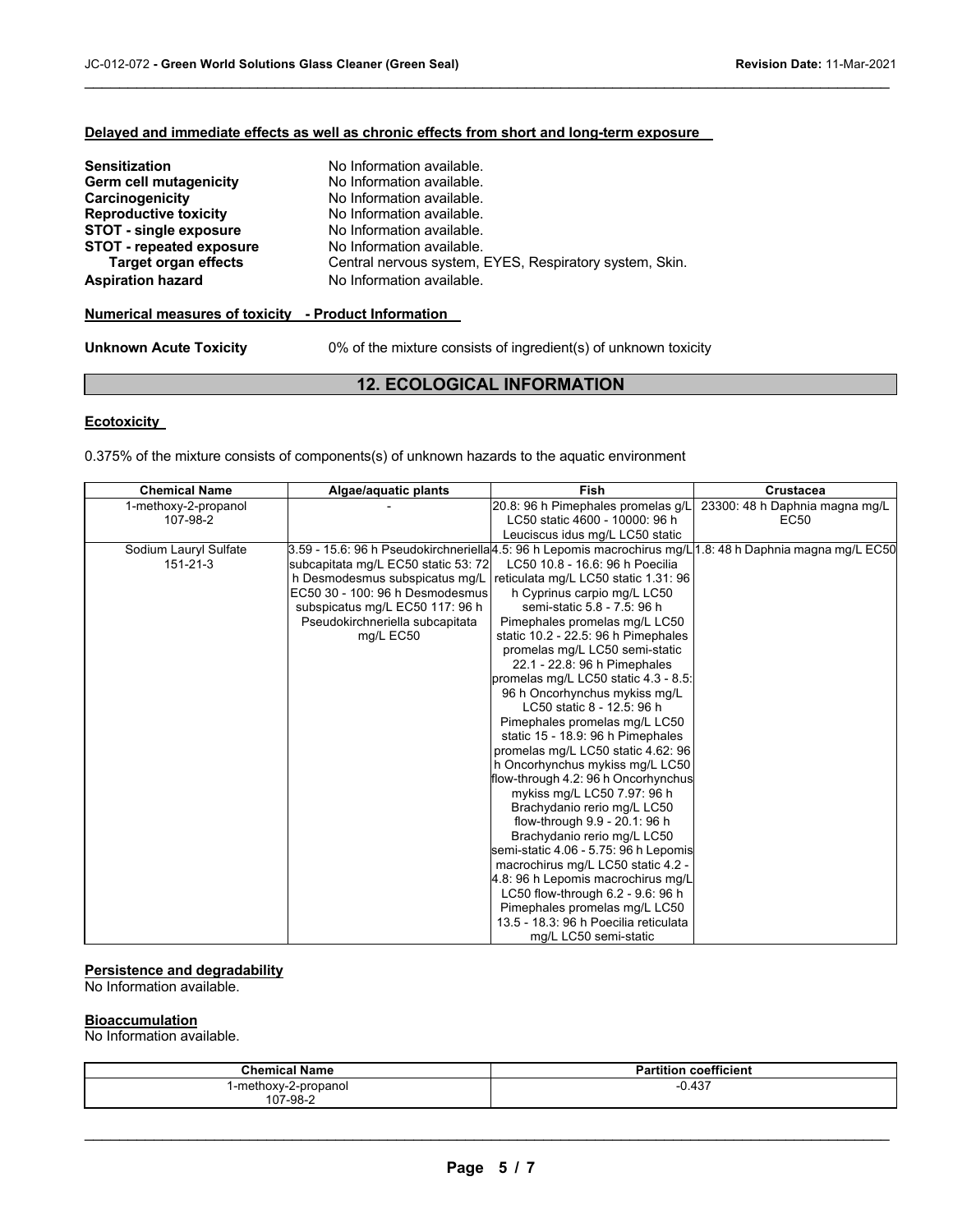### **Other adverse effects** No Information available

## **13. DISPOSAL CONSIDERATIONS**

 $\mathcal{L}_\mathcal{L} = \mathcal{L}_\mathcal{L} = \mathcal{L}_\mathcal{L} = \mathcal{L}_\mathcal{L} = \mathcal{L}_\mathcal{L} = \mathcal{L}_\mathcal{L} = \mathcal{L}_\mathcal{L} = \mathcal{L}_\mathcal{L} = \mathcal{L}_\mathcal{L} = \mathcal{L}_\mathcal{L} = \mathcal{L}_\mathcal{L} = \mathcal{L}_\mathcal{L} = \mathcal{L}_\mathcal{L} = \mathcal{L}_\mathcal{L} = \mathcal{L}_\mathcal{L} = \mathcal{L}_\mathcal{L} = \mathcal{L}_\mathcal{L}$ 

| Waste treatment methods |                                                                                                        |
|-------------------------|--------------------------------------------------------------------------------------------------------|
| Disposal of wastes      | Disposal should be in accordance with applicable regional, national and local laws and<br>regulations. |
| Contaminated packaging  | Do not reuse container.                                                                                |

# **14. TRANSPORT INFORMATION**

The basic description below is specific to the container size. This information is provided for at a glance DOT information. Please refer to the container and/or shipping papers for the appropriate shipping description before tendering this material for shipment. For additional information, please contact the distributor listed in section 1 of this SDS.

### **DOT** Not regulated

# **15. REGULATORY INFORMATION**

| International Inventories |  |
|---------------------------|--|
| TSCA                      |  |
| <b>DSL/NDSL</b>           |  |

### **Legend:**

**TSCA** - United States Toxic Substances Control Act Section 8(b) Inventory **DSL/NDSL** - Canadian Domestic Substances List/Non-Domestic Substances List

**Complies** Complies

### **US Federal Regulations**

### **SARA 313**

Section 313 of Title III of the Superfund Amendments and Reauthorization Act of 1986 (SARA). This product does not contain any chemicals which are subject to the reporting requirements of the Act and Title 40 of the Code of Federal Regulations, Part 372

# **SARA 311/312 Hazard Categories**

| Acute health hazard               | N٥ |
|-----------------------------------|----|
| Chronic Health Hazard             | N٥ |
| Fire hazard                       | N٥ |
| Sudden release of pressure hazard | N٥ |
| Reactive Hazard                   | N٥ |

#### **CWA (Clean Water Act)**

This product does not contain any substances regulated as pollutants pursuant to the Clean Water Act (40 CFR 122.21 and 40 CFR 122.42)

### **CERCLA**

This material, as supplied, does not contain any substances regulated as hazardous substances under the Comprehensive Environmental Response Compensation and Liability Act (CERCLA) (40 CFR 302) or the Superfund Amendments and Reauthorization Act (SARA) (40 CFR 355). There may be specific reporting requirements at the local, regional, or state level pertaining to releases of this material

### **US State Regulations**

### **California Proposition 65**

This product does not contain any Proposition 65 chemicals